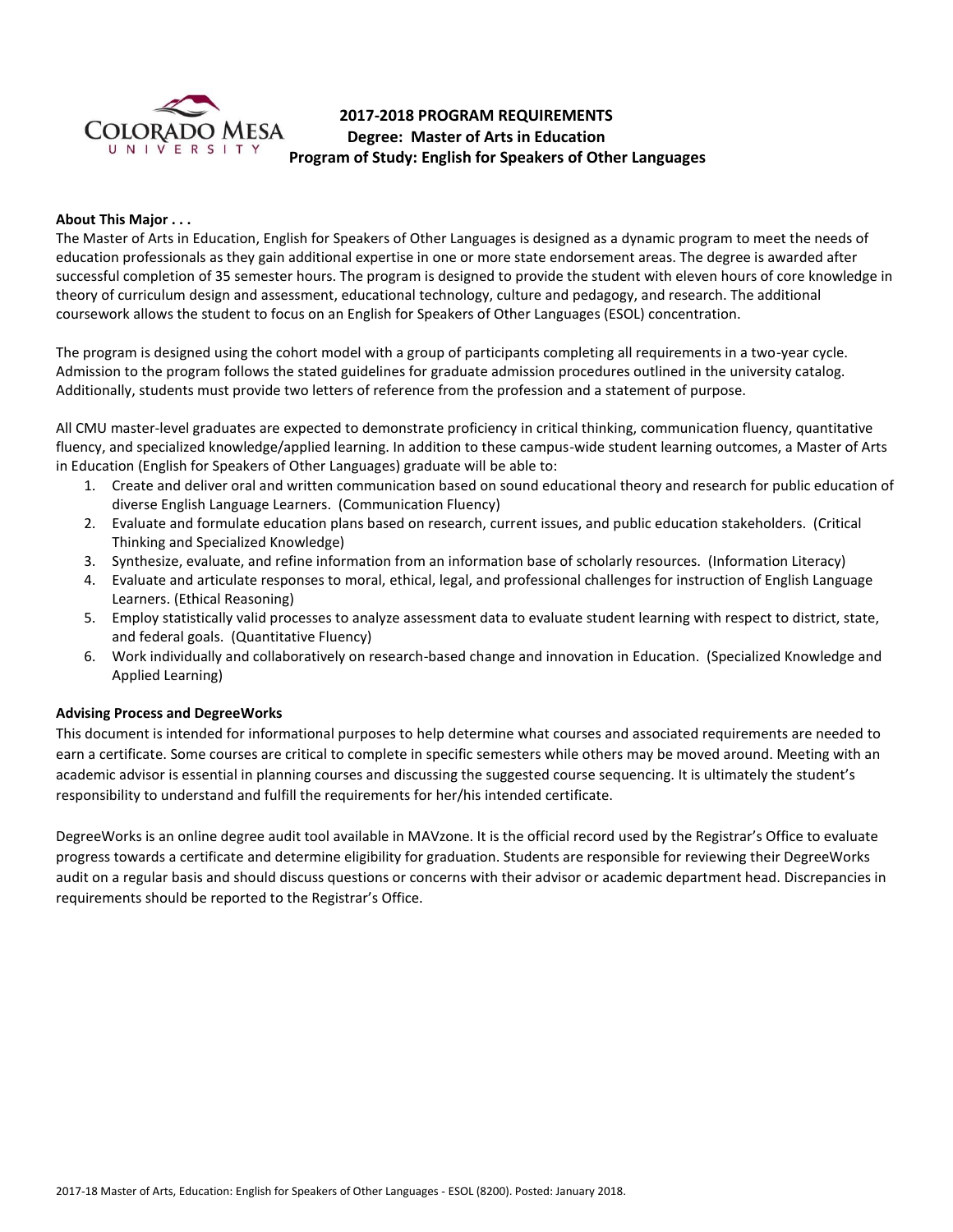# **Graduation Process**

Students must complete the following in the first two months of the semester prior to completing their certificate requirements (for one semester certificates complete in the first week of class):

- Review their DegreeWorks audit and create a plan that outlines how unmet requirements will be met in the final semester.
- Meet with their advisor and modify their plan as needed. The advisor must approve the final plan.
- Submit the "Intent to Graduate" form to the Registrar's Office to officially declare the intended graduation date and commencement ceremony plans.
- Register for all needed courses and complete all requirements for each degree sought.

Submission deadlines and commencement details can be found at [http://www.coloradomesa.edu/registrar/graduation.html.](http://www.coloradomesa.edu/registrar/graduation.html)

If your petition for graduation is denied, it will be your responsibility to apply for graduation in a subsequent semester. Your "Intent to Graduate" does not automatically move to a later graduation date.

#### **INSTITUTIONAL GRADUATE DEGREE REQUIREMENTS**

The following institutional requirements apply to all CMU graduate-level degrees. Specific programs may have different requirements that must be met in addition to institutional requirements.

- Graduate certificates consist of a minimum of 5 credit hours. Master's degrees consist of a minimum of 30 credit hours. Doctoral degrees consist of a minimum of 60 credit hours
- All credits in a graduate program must be minimally at the 500-level.
- At least fifty percent of the credit hours must be taken at CMU.
- Students must achieve a 3.00 cumulative GPA or higher in all CMU coursework.
- A course may only be used to fulfill one requirement for each degree/certificate.
- Capstone exit assessment/projects (e.g., Major Field Achievement Test) requirements are identified under Program-Specific Requirements.
- The Catalog Year determines which program sheet and certificate requirements a student must fulfill in order to graduate. Visit with your advisor or academic department to determine which catalog year and program requirements you should follow.
- See "Requirements for Graduate Degrees and Certificates" in the catalog for a complete list of graduation requirements.

# **PROGRAM-SPECIFIC REQUIREMENTS**

- 35 semester hours for the Master of Arts in Education, English for Speakers of Other Languages.
- Students must earn a "B" in every course at the graduate level.
- A bachelor's degree from an accredited college is required, prior to beginning the program.
- A fully completed application including official transcripts is required prior to beginning the program.
- Applicants must hold a valid Colorado Educator License.
- It is recommended that students work closely with a faculty advisor when selecting courses and scheduling classes prior to registration.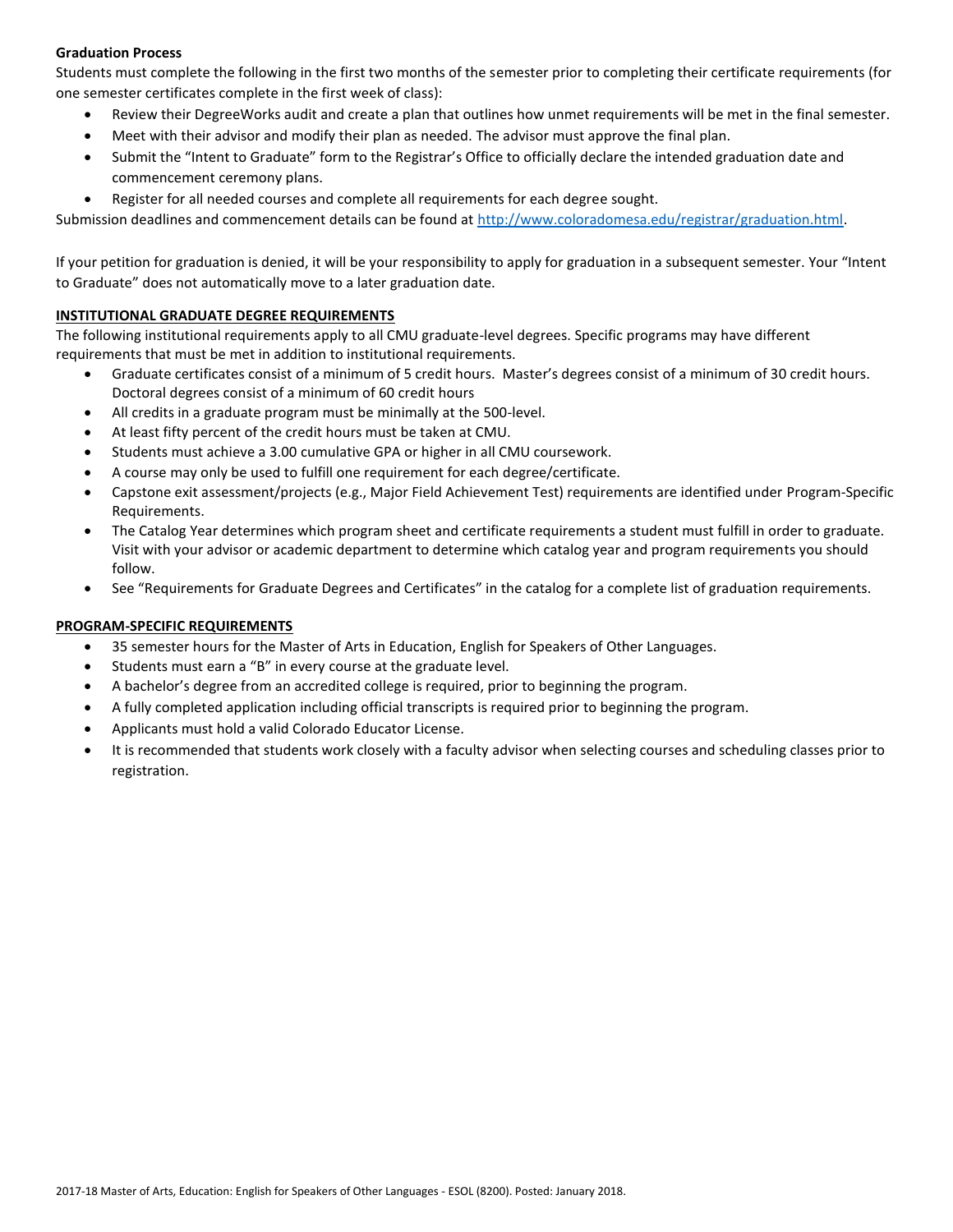# **MASTER OF ARTS: EDUCATION, ENGLISH FOR SPEAKERS OF OTHER LANGUAGES REQUIRMENTS** (35 semester hours, must earn a

"B" or better in each course)

#### **Core Courses** (11 semester hours)

- $\square$  EDUC 500 Culture and Pedagogy (3)
- $\square$  EDUC 501 Educational Technology (2)
- EDUC 502 Theory, Design, and Assessment of Curriculum (3)
- $\Box$  EDUC 503 Introduction to Educational Research and Design (3)

# **English for Speakers of Other Languages Courses** (24 semester hours)

- $\Box$  EDUC 504 Methods of Teaching English as a Second Language (3)
- EDUC 510 ESL Strategies/Content Areas (3)
- $\Box$  EDUC 535 Internship in ESOL: K-6 (3)
- $\square$  ENGL 543 Language Systems & Linguistic Diversity (3)
- $\square$  EDUC 545 Internship in ESOL: 7-12 (3)
- $\square$  EDUC 554 Theories of Second Language Acquisition (3)
- EDUC 555 Multicultural Narratives/K-12 (3)
- $\square$  EDUC 556 Assessment in English as a Second Language (3)

# **Other Requirements**

 $\Box$  Capstone: The Master of Arts in Education requires the successful completion of the capstone competency. The capstone culminates in a professional presentation representing enduring understanding illustrating a synthesis of learning. This presentation must represent sufficient rigor to garner final approval from Colorado Mesa University to grant the Master of Arts degree in Education. Educational Leadership students will do their oral presentation in their school or district as part of their requirements for the Internship.